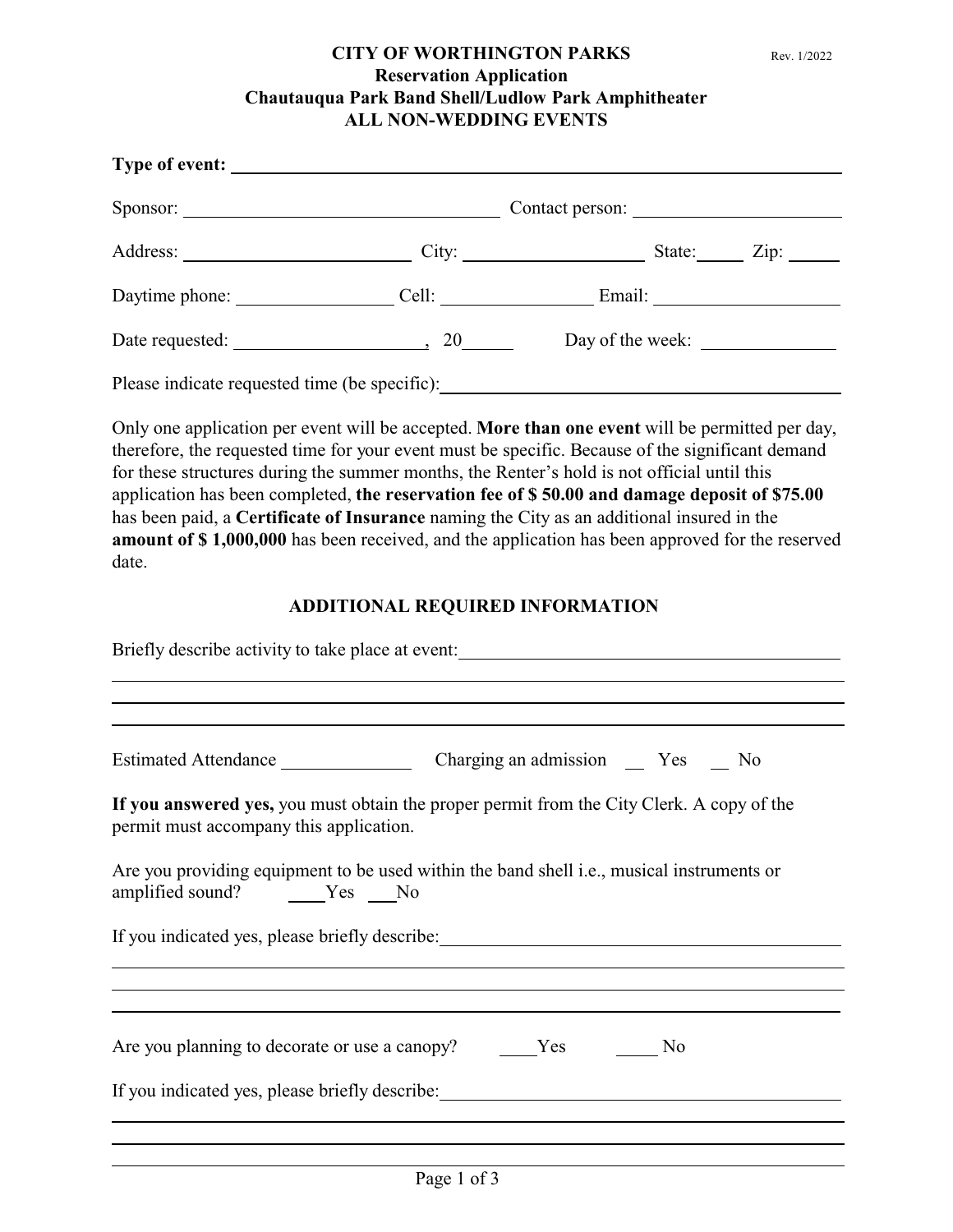**Upon approval of this request**, the Renter agrees to adhere to the following requirements, unless special arrangements have been noted by staff on this rental agreement, and agrees to accept the consequences for their failure to do so.

A. **Cancellation.** If the Renter cancels at least seven days in advance of the reserved date, 100% of the deposit will be refunded. If cancelled with less than seven days notice, the deposit will not be refunded, but the Renter will have no further obligation. There are no exception to this policy since a late date cancellation means that another renter will not likely be found for the date you reserved.

B. **Park Hours.** The band shell and amphitheater are located in a residential neighborhoods. The facility is available between the hours of 8:00 a.m. and 10:00 p.m. during which time the Renter will be permitted to use the facility. The Renter will be ejected from the facility during the hours not permitted.

C. **Alcohol.** Only beer or wine coolers are permitted in picnic shelters and open picnic areas per Chapter 93: subd. 93.19. This includes the band shell area. The Renter will be subject to ejection and prosecution for the consumption of intoxicating beverages by minors, whether it is occurring with or without the Renter's knowledge. The sale of intoxicating beverages is absolutely not permitted. The Renter shall hold the City harmless for any liability introduced by the consumption of alcoholic beverages upon city property during the rental period.

D. **Nuisance.** The Renter is responsible for the conduct of guests during the rental period. Causing a public nuisance may, at the discretion of the Police Department, be grounds for ejection from the facilities. Specifically, the Police Department will monitor the parks during the events that create a noise in violation of City Laws.

E. **Permit required.** A permit shall be obtained from the appropriate designated representative of the City before participating in any of the following activities: carnivals, community celebrations, political gatherings, activity contests including those requesting exclusive use of charging admission; and exhibitions either of a stage production or otherwise.

F. **Parking.** Parking is permitted on-street or in designated areas only. Overnight parking is prohibited.

G. **Trash.** Trash containers will be provided; renters must ensure that all refuse is placed in these containers. City employees will dispose of trash in the containers at the end of the event.

H. **Minimum age.** Renters must be at least twenty-one (21) years of age, and the event must be supervised at all times by a responsible adult twenty-one years of age or older.

I. **Utilities** There are electrical outlets located on the front of the band shell stage. It is the intention to have the outlets in working order, however, there may be occasions when a breaker may be tripped. The City will check the breakers regularly, but the City cannot guarantee the outlets to be useable at all times.

J. **Rate increase.** The rental rates are subject to change at any time, but generally the City Council reviews all fees in December of each year. If the rental rate is increased between the date band shell is reserved and the date of your event, the new rates shall apply.